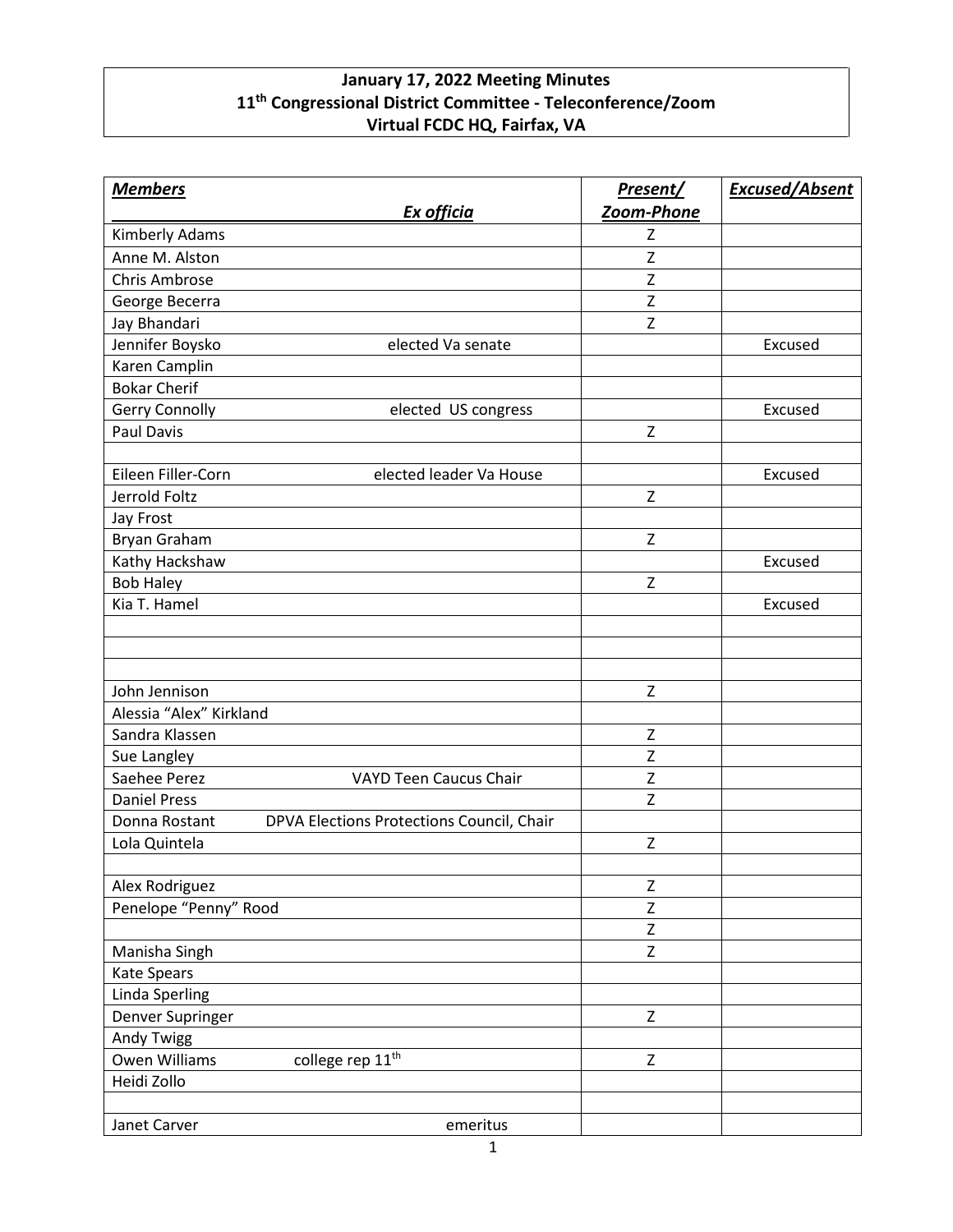## **Total members in Attendance: \_23\_ (including \_ 23 by Zoom and \_0\_ by phone)**

**Guests: Ernie Jenkins, Dottie Holley (PWCo Dems, fmr 11th); Tom Greeson (Ffx Cty Dems new chair); Chris Gordon, Leslie Mason (Dranesville), James McBride (Sully), Gillie Cuda (Springfield), Paul Norsi (H.M.), Jack Cooper (New Va Maj.)**

1.a. Call to Order**:** Meeting called to order by Chair Haley, 8:05 pm.

- 1.b Roll Call: Jennison (8:06; 8:33 -guests)
- 2. Introductions, New member's introduction. (8:32)
- 3. a. Agenda Bob -

Combined Motion to Approve Agenda & 11/15/21 Minutes – Bob.

- Sandra: Request addition resolution and call changes to agenda. Approved by acclimation.

3.b. Minutes  $-12/4/21$   $11<sup>th</sup>$  CD &  $12/20/21$  DPVA attendance - John

4. Treasurer's Report as of 12/16/2021 - (John for Rachel) - Federal account \$9,903.42 Non-federal account \$ 3,838.32

Treasurer's report accepted

- 5. Ambassador Project Status, Presentations Bob
- 6. Chair's Report Bob:
	- Congressional Nomination selection by Primary

 - CD Reorganization & Convention Call - review of materials previously sent out Sandra: amend dates for resolution delivery

Motion to Approve Call as Amended: Dan. 2<sup>nd</sup> by Alex.

Vote 15-4

 Ayes: Anne, Chris, Jay, Paul, Jerry, Bryan, , John, Sandra, Sue, Sahee, Dan, Lola, Alex, Penny, Kate, [Bob – chair]

Nays: Kimberly, George, Denver, Owen

7. Vice Chairs/Jurisdiction Reports

- Fairfax Co. – Sue: nothing to report

- Bryan: FCDC reorg. & Bryan elected chair & other officers.

- PWC - Ernie: new  $7<sup>th</sup>$  CD confusing.

- Fairfax City – Tom: general review of Ffx city call

8. Vice Chairs' /

Tech/ Communication - Paul: posting minutes on website; Paul has emails.

9. Caucus/Committees: no reports